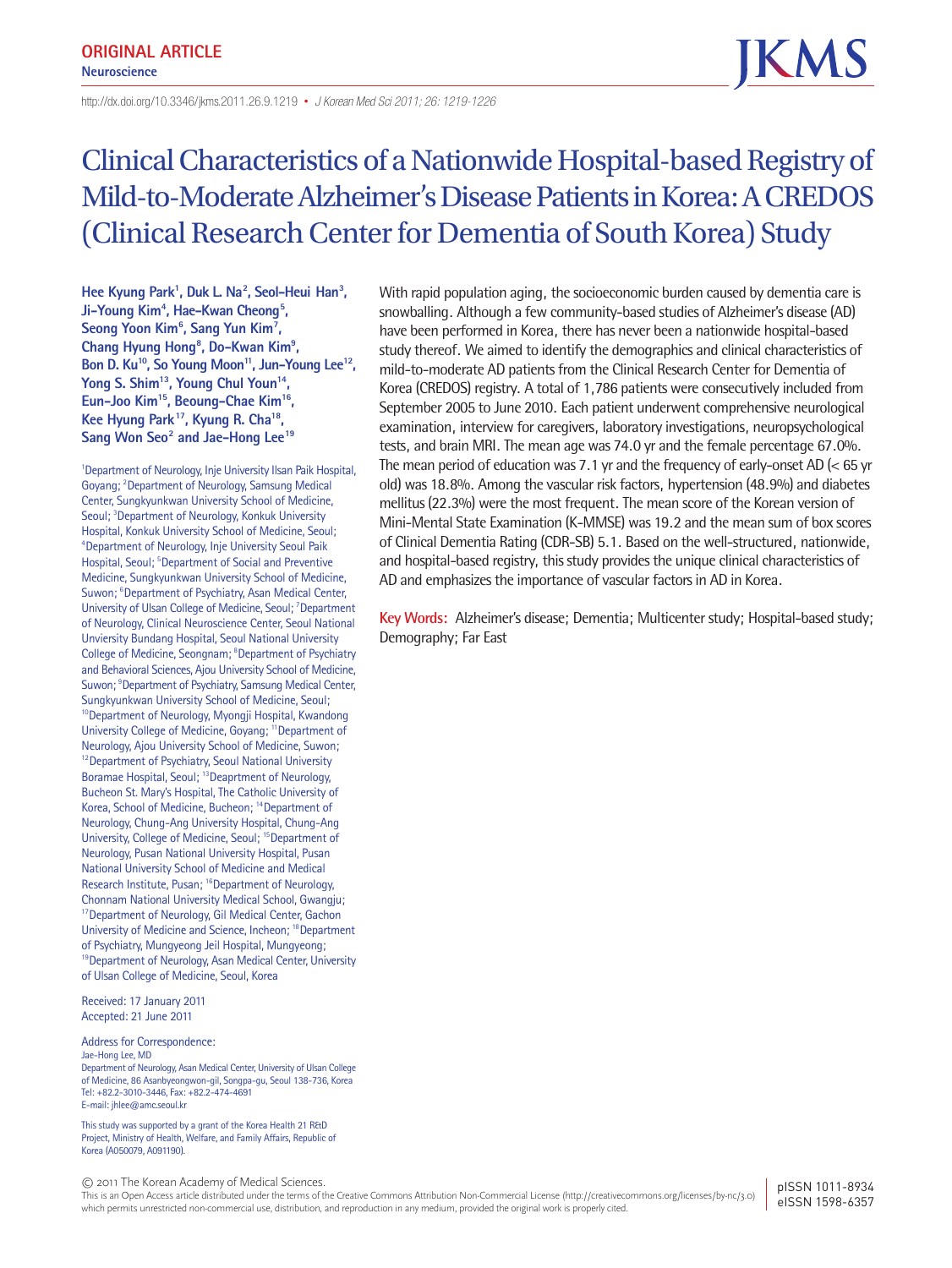#### **INTRODUCTION**

Alzheimer's disease (AD) is the most common cause of dementia and accounts for 60%-70% of all dementias. The prevalence of AD in population usually increases with age, especially over the age of 65. Korea is among the countries with the most rapidly aging population. With the increasing elderly population in Korea, the number of dementia patients is estimated to reach nearly a million by 2027, according to the report of the Ministry of Health, Welfare, and Family Affairs (1). Therefore, the socioeconomic burden of AD is expected to soar in the coming decades and this will have an impact on the policy guidelines for health and welfare. So far, however, there has been no systemized nationwide hospital-based clinical and epidemiologic study undertaken for AD in the country.

There have been several, regional and nationwide, community-based studies of AD available in Korea (2-4). According to the results of these studies, age-standardized prevalence was 6%-8% for dementia and a particular gender (i.e. female) together with low level of education proved to be important risk factors for dementia. However, previous researches mainly focused on the prevalence of dementia which led to inevitable limitations in the demographic data, while the results of neuroimaging studies, including computed tomography (CT) or magnetic resonance imaging (MRI) scans, were not shown in detail. In addition, they lacked practical information from the hospital-based registry.

Furthermore, the cultural and historical background of the Korean people is quite unique. Firstly, the Confuscian culture has influenced the lifestyle of Koreans for a long time since the Chosun Dynasty, the last kingdom of Korea dating back to the early fifteenth century. It was an era when women were prohibited from receiving formal education and engaging in social activities. Secondly, in the aftermath of the Korean War (1950-1953), the war-torn country suffered financial poverty among other postwar crises. Because of these historical backgrounds, the mean level of education of the elderly in Korea is presumed to be low. In addition, the recent pervasive westernized lifestyle of the average Korean daily lives is likely to increase cardiovascular or cerebrovascular burden. Considering these peculiar situations, a comprehensive epidemiologic study of AD in Korea is mandatory in order to understand the present status of dementia and to draw up an effective policy for the future.

To meet this need, the Clinical Research for Dementia of South Korea (CREDOS), a clinical research group consisting of neurologists and psychiatrists specializing in dementia, has been funded by the the Ministry of Health, Welfare, and Family Affairs since 2005. The centers included in the CREDOS have started a longitudinal registry study (CREDOS study) to build up a hospitalbased registry of dementia patients. In this study we examined a large set of patients who have been diagnosed with mild-tomoderate AD from the total CREDOS registry. The aim of our

study is to identify unique demographic and clinical characteristics of mild-to-moderate AD patients in Korea.

#### **MATERIALS AND METHODS**

#### **Participants**

From September 2005 to June 2010, patients with mild-to-moderate AD visiting the clinics for memory disorders at 31 different CREDOS participating centers were consecutively included. A total of 1,786 patients were selected based on the following inclusion and exclusion criteria. These patients, who were mostly from the out-patient clinics, and in part from the in-patient clinics, were either self-referred or referred from primary clinics. All the patients met the probable AD criteria proposed by the National Institute of Neurological and Communicative Disorders and Stroke and AD and Related Disorders Association (NINCDS-ADRDA) (5) as well as Diagnostic and Statistical Manual of Mental Disorders, Fourth edition (DSM-IV) (6). Some patients met both of the full diagnostic criteria for AD and subcortical vascular dementia (SVaD), which meant mixed cases. We considered these patients as having AD with white matter changes. The severity of dementia was assessed by Clinical Dementia Rating (CDR) (7), and "mild-to-moderate" dementia was defined as CDR 0.5, 1, or 2. Each patient underwent comprehensive medical and neurological examinations. Caregivers were interviewed in-depth by neurologists or psychiatrists, and neuropsychologists. Patients who had clinical evidence of stroke were excluded. All the patients underwent brain MRI and the patients with "severe" (described later) white matter intensities were also excluded, as were patients with structural lesions such as territorial infarction, intracranial hemorrhage, brain tumor, and hydrocephalus. Those with current or past neurological or psychiatric illnesses such as schizophrenia, epilepsy, brain tumor, encephalitis, and severe head trauma were ruled out. We left it to the physician's judgment whether the subjects have depressive disorders or depressive symptoms. If the physician thought it was necessary to consult a psychiatrist, he or she could do so, although not every participant went along with the interview with the psychiatrists. In this registry, all the Axis I psychiatric disorders were excluded. Subjects with physical illnesses or disorders that could interfere with the clinical study such as hearing or vision loss, aphasia, severe cardiac disorders, severe respiratory illnesses, uncontrolled diabetes, hypertension, malignancy, and hepatic or renal disorders were excluded. However, those with histories of well-treated epilepsy or syphilis or malignancies which had not recurred for a long time were included.

#### **Clinical evaluations**

We used the Dementia Evaluation Package developed by the CREDOS composed of the Clinical Evaluation Form and the Caregiver Questionnaire Form. The Clinical Evaluation Form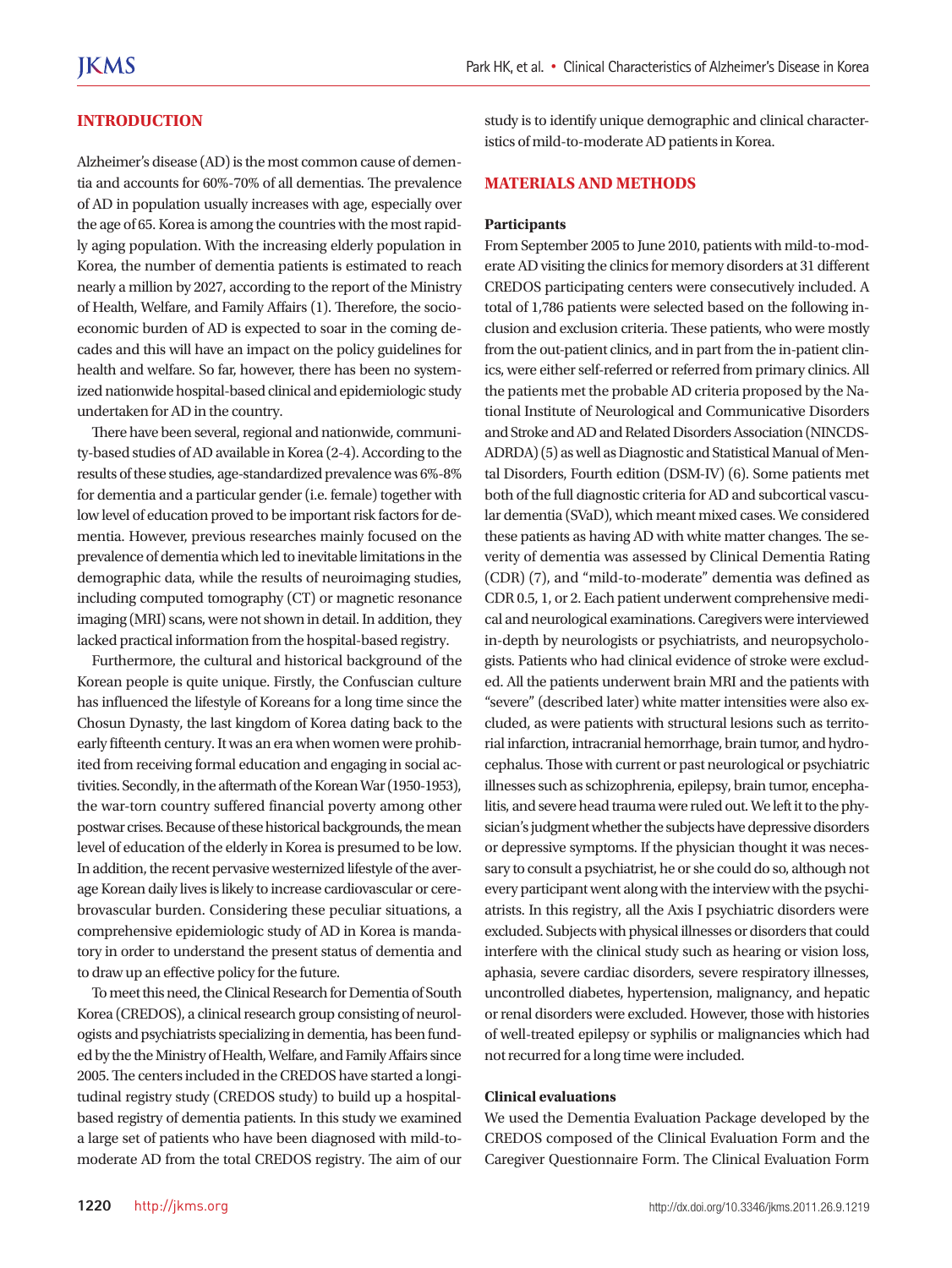included; 1) history of cognitive decline from the caregiver (the onset time was based on the time stated by the caregiver), 2) Korean version of Mini-Mental State Examination (K-MMSE) (8), 3) CDR (7), 4) Global Deterioration Scale (GDS) (9), 5) Hachinski ischemia scale (HIS), 6) neurological examinations, and 7) Geriatric depression scale (GDS-d) (10). The Caregiver Questionnaire Form included; 1) basic demographic data of the patient and caregiver, 2) lifestyle and family history, 3) past medical history including vascular risk factors such as hypertension, diabetes, heart disease, hyperlipidemia, previous stroke history, alcohol, and smoking. Vascular risk factors were regarded as positive either if the patient had previously been diagnosed with associated disease or if he or she was currently under medical treatment for the disease. Smoking history was considered to be positive for both past and current smokers. However, current smokers were only included in statistical analysis. The Caregiver Questionnaire Form also included; 4) Korean Dementia Screening Questionnaire (KDSQ) (11), 5) Barthel activities of daily living (ADL) index, 6) Seoul instrumental ADL (S-IADL) (12) and 7) Korean version of Neuropsychiatric Inventory (K-NPI) (13) (We evaluated the total NPI score and the frequencies of positive NPI items). All the patients underwent laboratory tests including complete blood counts (CBC), chemistry and electrolytes, lipid profile, urinalysis, venereal disease research laboratory (VDRL), thyroid function test, vitamin B<sub>12</sub>/folate, fibrinogen, and homocysteine. As the previous CREDOS study described, APOE genotype was determined by polymerase chain reaction (PCR) (14). MRI was also performed in all patients, as described later. At the beginning of this registry, the symposium was held in order to standardize diagnostic assessment and to ascertain inter-center and intracenter reliability. In the middle of the registry, neurologists, psychiatrists, research nurses, and psychologists had a regular meeting in order to check the quality of data every 3rd Saturday.

#### **Cognitive assessments**

We examined a standardized neuropsycholgical battery, the Seoul Neuropsyhcological Screening Battery (SNSB) (15) in all patients. The SNSB contains tests for verbal and visual memory, visuoconstructive function, frontal/executive function, attention, language, praxis, and four elements of Gerstmann syndrome. Age-, sex-, and education-specific norms for each test based on 447 normal subjects were available. The scores of scorable cognitive tests were classified as abnormal when they were below the 16th percentiles of the norms. If any task in the descriptive items was found to be abnormal by a neuropsychologist, the domain was categorized as "abnormal". We also obtained the total score of SNSB by a method identical to that described previous literatures (16), except that we modified the score of frontal/executive function from 70 to 60. The total score was 290 and consisted of subscores from each cognitive domain as follows: attention, 17; language and related function, 27; visuospatial function,

36; memory, 150; and frontal/executive function, 60.

#### **Visual rating of white matter hyperintensities**

MRI was performed based on the protocol of MRI acquisition for CREDOS registration; T1 axial, T2 axial, fluid attenuated inversion recovery (FLAIR) axial, gradient echo axial, and thin-slice (0.5-1 mm) T1 coronal series. We evaluated the severity of white matter hyperintensities (WMH) according to the modified Fazekas and Scheltens scale on the T2 axial or FLAIR images. WMH were evaluated in periventricular white matter (PWM, P rating) and deep white matter (DWM, D rating) areas separately and the D and P ratings were combined to provide a final ischemia score. DWM lesions were divided into D1 (DWM < 10 mm), D2  $(10 \leq DWM < 25$  mm), and  $D3$  ( $\geq 25$  mm) based on the longest diameter of lesions. PWM lesions were classified into P1 (cap and band < 5 mm), P2 (between P1 and P3), and P3 (cap or band  $\geq 10$ mm) based on the size of cap and band, which were perpendicular and horizontal to the ventricle, respectively. The results were combined to provide a representative rating as minimal (D1P1, D1P2), moderate (neither minimal nor severe group), or severe (D3P3). In our study, MRI of all patients met the rating of minimal or moderate ischemia and the patients with severe ischemia (D3P3) were excluded.

#### **Statistical analyses**

SPSS for Windows (version 14.0, SPSS Inc.) was used for data analyses. We analyzed the frequencies and the mean values of the variables.

#### **Ethics statement**

The study was approved by the institutional review board of all participating centers. Written informed consent was obtained from patients and their caregivers. The approval number of this project in Asan Medical Center was 2007-0193.

#### **RESULTS**

#### **Baseline demographic and clinical characteristics**

Table 1 shows the demographic and clinical characteristics of the 1,786 patients. The most prevalent age group was the 8th decade, which consisted of 926 patients (51.8%). Female patients attributed to 67.0% and 18.8 percent of the patients were categorized as early-onset AD (EOAD, < 65 yr old). APOE genotyping was performed in 957 patients, of whom 410 (42.8%) were positive for ε4 with 68 (7.1%) patients being homozygous for ε4 and 342 (35.8%) patients being heterozygous for ε4. There were 337 patients (18.9%) who had a family history of dementia. Patients who used the mobile phone accounted for 51.3% (917/ 1,786), while those who drove motor vehicles represented 6.8% (122/1,786). Those who were known to have occupations were 212 patients (11.9%). Regarding the body mass index (BMI), there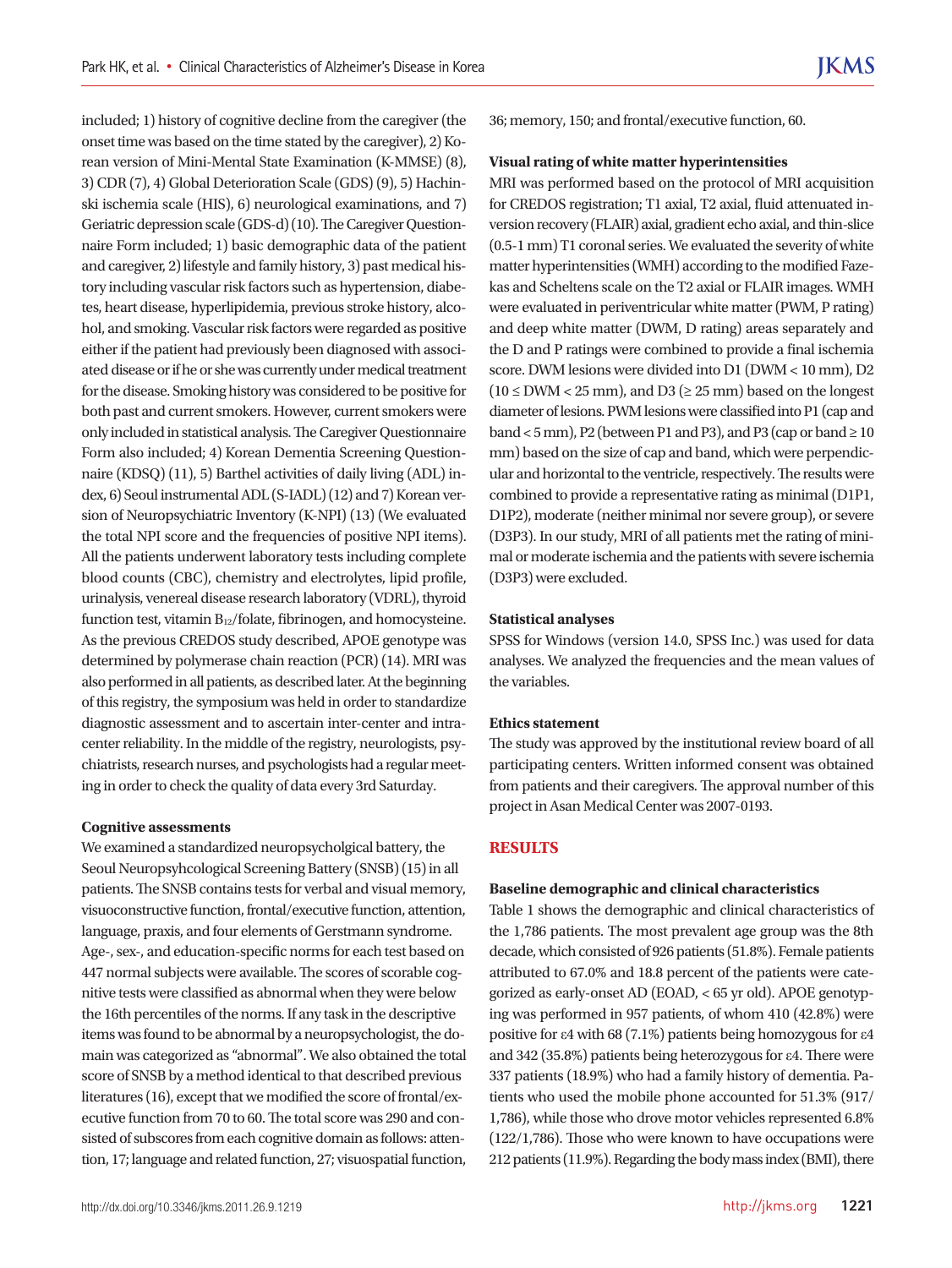were 424 (23.7%) patients who had BMI of 25 or greater. Vision was preserved in 48.3% of the patients and hearing in 83.7%.

Among the caregivers, the spouse looked after the patient in 28.9%, while the son, daughter, daughter-in-law constituted 23.9%, 26.5%, and 15.6%, respectively. Female made up 62.7% of the caregivers. Seven hundred and fifty-five (42.3%) caregivers did not reside with the patients. The largest age group of care-

|  |  |  | Table 1. Baseline demographic characteristics of mild-to-moderate AD subjects |  |  |  |
|--|--|--|-------------------------------------------------------------------------------|--|--|--|
|--|--|--|-------------------------------------------------------------------------------|--|--|--|

| Characteristics                                                                                                                                                                                                                              | Number (Percentage)                                                 |
|----------------------------------------------------------------------------------------------------------------------------------------------------------------------------------------------------------------------------------------------|---------------------------------------------------------------------|
| Number                                                                                                                                                                                                                                       | 1,786                                                               |
| Age, yr (mean $\pm$ SD)<br>50-59<br>60-69<br>70-79<br>$\geq 80$                                                                                                                                                                              | $74.0 + 7.5$<br>90(5.0)<br>340 (19.0)<br>926 (51.8)<br>430 (24.1)   |
| Female                                                                                                                                                                                                                                       | 1,196 (67.0)                                                        |
| Age of onset, yr (mean $\pm$ SD)                                                                                                                                                                                                             | $71.4 \pm 7.9$                                                      |
| Early onset (age of onset $<$ 65 yr)                                                                                                                                                                                                         | 336 (18.8)                                                          |
| Duration of illness, months (mean $\pm$ SD)                                                                                                                                                                                                  | $30.6 \pm 27.9$                                                     |
| Education years (mean $\pm$ SD)                                                                                                                                                                                                              | $7.1 + 5.0$                                                         |
| No education<br>Low level $(\leq 6$ yr)<br>Intermediate level ( $> 6$ yr, $\leq 12$ yr)<br>High level $(> 12$ yr)                                                                                                                            | 127(7.1)<br>939 (52.6)<br>486 (27.2)<br>234 (13.1)                  |
| Literacy<br>Unable to read or write<br>Only able to read and write one's own name<br>Able to read easy terms and write one's own name<br>and address<br>Able to read fluently but makes some spelling errors<br>Able to read and write fully | 16(0.9)<br>126(7.1)<br>218 (12.2)<br>622 (34.8)<br>796 (44.6)       |
| Apo E ( $n = 748$ )<br>$\epsilon$ 2/ε2<br>$\epsilon$ 2/ $\epsilon$ 3<br>$\frac{2}{2}$<br>$\epsilon 3/\epsilon 3$<br>$\epsilon$ 3/ $\epsilon$ 4<br>$\epsilon$ 4/ $\epsilon$ 4                                                                 | 1(0.1)<br>62(6.5)<br>12(1.3)<br>484 (50.6)<br>330 (34.5)<br>68(7.1) |
| Height (cm) (mean $\pm$ SD)                                                                                                                                                                                                                  | $156.1 \pm 9.6$                                                     |
| Weight (kg) (mean $\pm$ SD)                                                                                                                                                                                                                  | $56.9 \pm 9.9$                                                      |
| BMI (kg/m <sup>2</sup> ) (mean $\pm$ SD)<br>< 20<br>20-24<br>> 25                                                                                                                                                                            | $23.6 \pm 6.9$<br>258 (14.4)<br>853 (47.8)<br>424 (23.7)            |

Missing data were not included. SD, standard deviation.

Table 2. Vascular risk factors and other comorbid conditions in patients with Alzheimer's disease based on the caregiver's statement

givers was the 5th decade (503; 28.1%) while the second largest was the 6th decade (392; 21.9%).

#### **Vascular risk factors and other comorbid conditions**

Among the vascular risk factors, hypertension (48.9%) and diabetes mellitus (22.3%) were most frequent in our patients, followed by current alcohol drinker (19.4%), family history of stroke (18.5%), cardiac disease (14.6%), and hypercholesterolemia (13.8 %), in the order of frequency (Table 2). At least any one of these vascular risk factors was found in 1,106 (61.9%). The mean total cholesterol level was  $194.8 \pm 135.2$  mg/mL and the mean LDL cholesterol level was  $116.3 \pm 70.3$  mg/mL. Other than cardiovascular risk factors, anemia (23.9%) was the most commonly associated medical condition, followed by cancer (20.2%), renal disease (16.1%), and fracture of long bone (9.7%), in the order of frequency. Depression was also one of the items of comorbidity evaluation and according to the patients or their caregivers, only 66 patients (3.7%) reported to have previous or current depression.

#### **Characteristics of general cognition, neuropsychiatric symptoms, and ADL**

Table 3 shows the characteristics of cognition, ADL indices, and neuropsychiatric symptoms of AD patients. The mean CDR and CDR-SB were 0.9 and 5.1, respectively. The mean K-MMSE score was 19.2 and the mean GDS was 4.1. The mean total score of SNSB-D, the mean score of verbal memory of SNSB-D, and the mean score of visual memory of SNSB-D was 99.0, 11.3, and 5.7, respectively.

The number of patients assessed as CDR 0.5, 1, and 2 were 809 (45.3%), 770 (43.1%) and 207 (11.6%), respectively. The number of patients assessed as GDS 3, 4, 5, and 6 were 404 (22.6%), 798 (44.7%), 510 (28.6%), and 74 (4.1%). Mean Hachinski ischemic score was 2.4 and GDS-d was 14.8. Although there were only 66 patients (3.7%) who had histories of previous or current depression on the comorbidity evaluation as described already, there were 693 patients (38.8%) who scored 18 or more on GDS-d which suggested clinically moderate depression, and there were 903 patients (50.6%) with depression in NPI. Neuropsychiatric symptoms were found in 85.7% of the patients. Depression (50.6%),

| Vascular risk factors    | Number<br>(Percentage*, %) | Associated medical conditions | Number<br>(percentage <sup>*</sup> , %) | Associated medical conditions  | <b>Number</b><br>(percentage*, %) |
|--------------------------|----------------------------|-------------------------------|-----------------------------------------|--------------------------------|-----------------------------------|
| Hypertension             | 872 (48.9)                 | Anemia                        | 426 (23.9)                              | History of trauma              | 68 (3.8)                          |
| Family history of stroke | 330(18.5)                  | Cancer                        | 361(20.2)                               | Carbon monoxide (CO) poisoning | 37(2.1)                           |
| Diabetes mellitus        | 398 (22.3)                 | Renal disease                 | 288 (16.1)                              | History of brain operation     | 24(1.3)                           |
| Current alcohol drinker  | 347 (19.4)                 | Gastrointestinal disorders    | 165(9.3)                                | Chronic liver disease          | 9(0.5)                            |
| Hyperlipidemia           | 245 (13.8)                 | Arthritis                     | 156 (8.8)                               | Epilepsy                       | 20(1.1)                           |
| Cardiac disease          | 260(14.6)                  | Fracture of long bone         | 174 (9.7)                               | Compression fracture of spine  | 9(0.5)                            |
| Current smoker           | 175 (9.8)                  | Pulmonary disease             | 103(5.7)                                | Svphilis                       | 7(0.4)                            |
| History of stroke        | 129 (7.2)                  | Thyroid disease               | 66 (3.7)                                | Depression                     | 66 (3.7)                          |

\*Missing values were not included. The frequency of above disorders was based on the history that the patients had been treated for these disorders previously or they were currently being treated.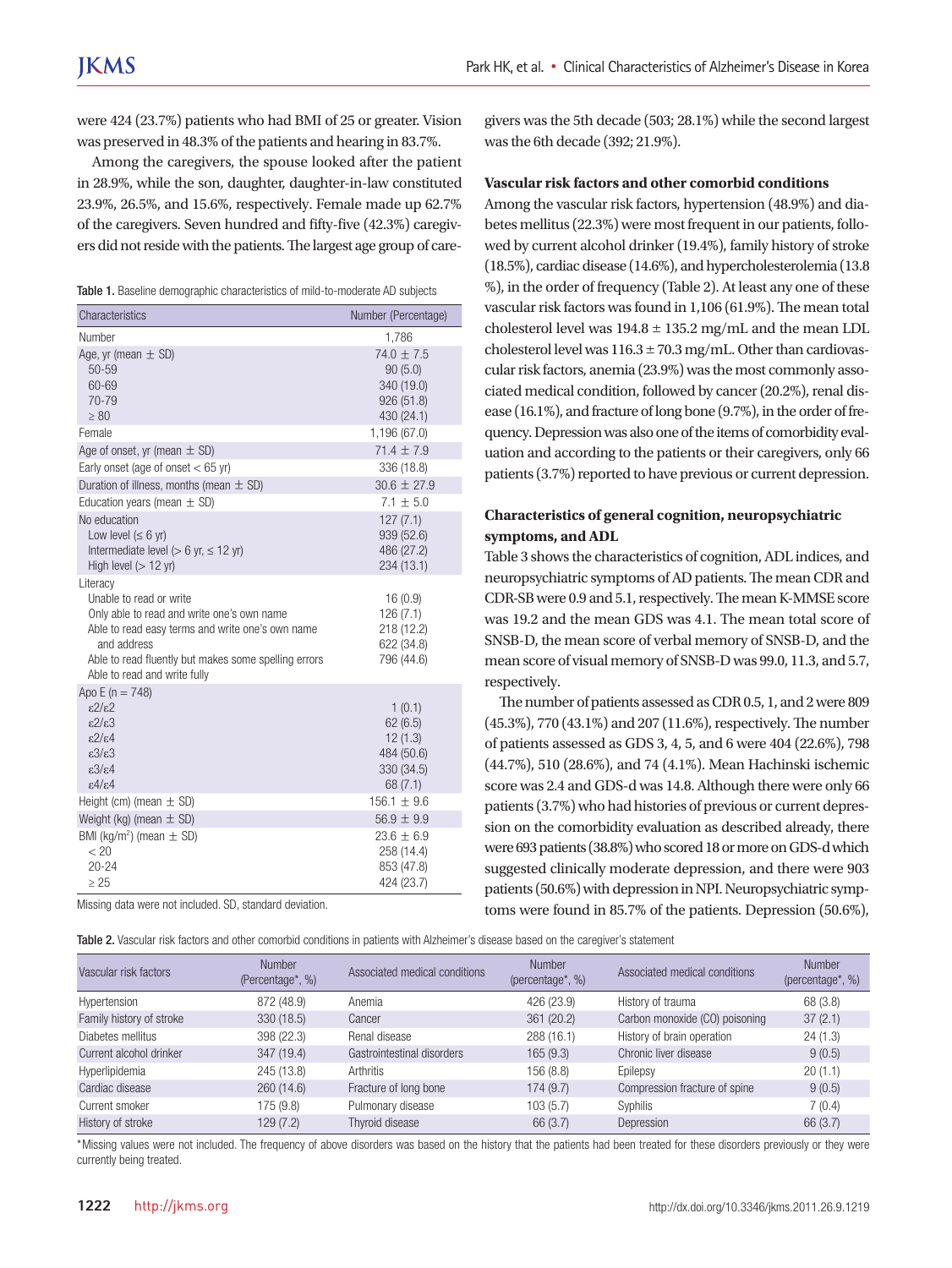**Table 3.** Baseline characteristics of cognitive, functional and neuropsychological assessment ( $n = 1.786$ )

| Characteristics                   | Mean $\pm$ SD   | <b>Minimum</b> | 25%ile | 50%ile         | 75%ile | <b>Maximum</b> |
|-----------------------------------|-----------------|----------------|--------|----------------|--------|----------------|
| K-MMSE                            | $19.2 + 4.7$    | $\Omega$       | 16     | 19             | 23     | 30             |
| <b>CDR</b>                        | $0.9 \pm 0.5$   | 0.5            | 0.5    |                |        |                |
| CDR sum of boxes                  | $5.1 \pm 2.8$   | 0.5            | 3.0    | 4.5            | 6.0    | 15             |
| <b>Global Deterioration Scale</b> | $4.1 \pm 0.8$   | 3              | 4      | $\overline{4}$ | 5      | 6              |
| KDSQ                              | $13.8 \pm 6.7$  |                | 9      | 13             | 19     | 30             |
| <b>BADL</b>                       | $19.0 \pm 2.2$  | <sup>n</sup>   | 19     | 20             | 20     | 20             |
| S-IADL-C                          | $17.6 \pm 9.8$  |                | 10     | 16             | 24     | 45             |
| S-IADL-P                          | $14.4 \pm 9.4$  |                |        | 13             | 20     | 44             |
| Hachinski Ischemic Scale          | $2.3 \pm 2.8$   |                |        | ∩              | 3      | 15             |
| K-NPI                             | $13.9 \pm 17.3$ |                | 3      | 8              | 19     | 120            |
| Geriatric Depression Scale        | $14.8 + 8.0$    |                | 8      | 15             | 22     | 30             |

SD, standard deviation; K-MMSE, Korean version of Mini-Mental State Examination; CDR, clinical dementia rating; KDSQ, Korean Dementia Screening Questionnaire; BADL, Barthel activities of daily living index; S-IADL-C, Seoul instrumental activities of daily living-current capacities; S-IADL-P, Seoul instrumental activities of daily living-potential capacities; K-NPI, Korean version of Neuropsychiatric inventory.



Fig. 1. The frequency of Neuropsychiatric Inventory items. Del, delusion; Hal, hallucination; Agt, agitation; Dep, depression; Anx, anxiety; Eup, euphoria; Apa, apathy; Dis, disinhibition; Irrit, irritability; Mot, aberrant motor behavior; Sle, sleep; App, appetite.

apathy (49.6%), irritability (42.0%), and anxiety (41.35%) were common among the patients with neuropsychiatric problems (Fig. 1). The mean Barthel ADL index was  $19.0 \pm 2.2$  and the mean Instrumental ADL index in current state and in potential ability was  $17.6 \pm 9.8$  and  $14.4 \pm 9.4$ , respectively.

#### **The ischemia rating according to D/P system**

D1 was observed in 1,375 patients (77.0%) and P1 was shown in 888 patients (49.7%). D3 was identified in only 41 patients (2.3%) and P3 in 499 patients (27.9%). The ischemia level was minimal in 1,095 patients (61.2%) and moderate in 691 patients (38.8%) (Table 4).

#### **DISCUSSION**

This is the first nationwide hospital-based study depicting the clinicoepidemiological profile of mild-to-moderate AD in Korea. Up until now, obtaining a bird's eye view of AD across the country had been difficult. There have been several reports on the prev-

|                                              | $D1 \le 10$ mm) | D <sub>2</sub> (in between) | $D3 \geq 25$ mm) |
|----------------------------------------------|-----------------|-----------------------------|------------------|
| P1 (Cap/band, both<br>$< 5$ mm)              | 839 (46.9%)     | 39 (2.2%)                   | 10 (0.6%)        |
| P2 (in between)                              | 256 (14.3%)     | 112 (6.3%)                  | 31(1.7%)         |
| P3 (Capping/banding,<br>either $\geq 10$ mm) | 280 (15.7%)     | 219 (12.3%)                 | $0(0\% )$        |

D, deep white matter hyperintensity; P, periventricular white matter hyperintensity.

alence and subtypes of dementia in Korea, but they were community-based, rather than being hospital-based, and focused only on the clinical and neuropsychological profiles (2, 3, 17). Furthermore, even in nationally representative studies from the Western countries, large-sampled, hospital-based studies with in-depth assessment including neuroimaging studies were rare. In contrast, our study was based on not only clinical and comprehensive neuropsychological profiles, but also neuroimaging studies.

Old age is a well-known risk factor of AD throughout the world, while, in Europe and Asian countries, women have been identified to be more prone to the development of dementia (18, 19). The findings in our AD population were in accordance with those results, in that the prevalence increased with age up to the 8th decade and that women were affected twice as much as men. The largest age group involved in our study was the 8th decade, which possibly might have been even older had it not been for the higher morbidity and mortality in the older population. Those older than 79 yr of age are more prone to comorbid medical illnesses and more severe dementia, which could make the family members more reluctant to seek medical attention, particularly the dementia clinic.

Another interesting finding of our study is that the proportion of EOAD was higher than expected, accounting for 18.8% of AD. Given that this study was based on the hospital-based registry into consideration, the proportion may be overestimated. However, in Korea, studies focusing on the prevalence of early-onset dementia are lacking, as opposed to those on the prevalence of dementia in the elderly people. Therefore, the result of this study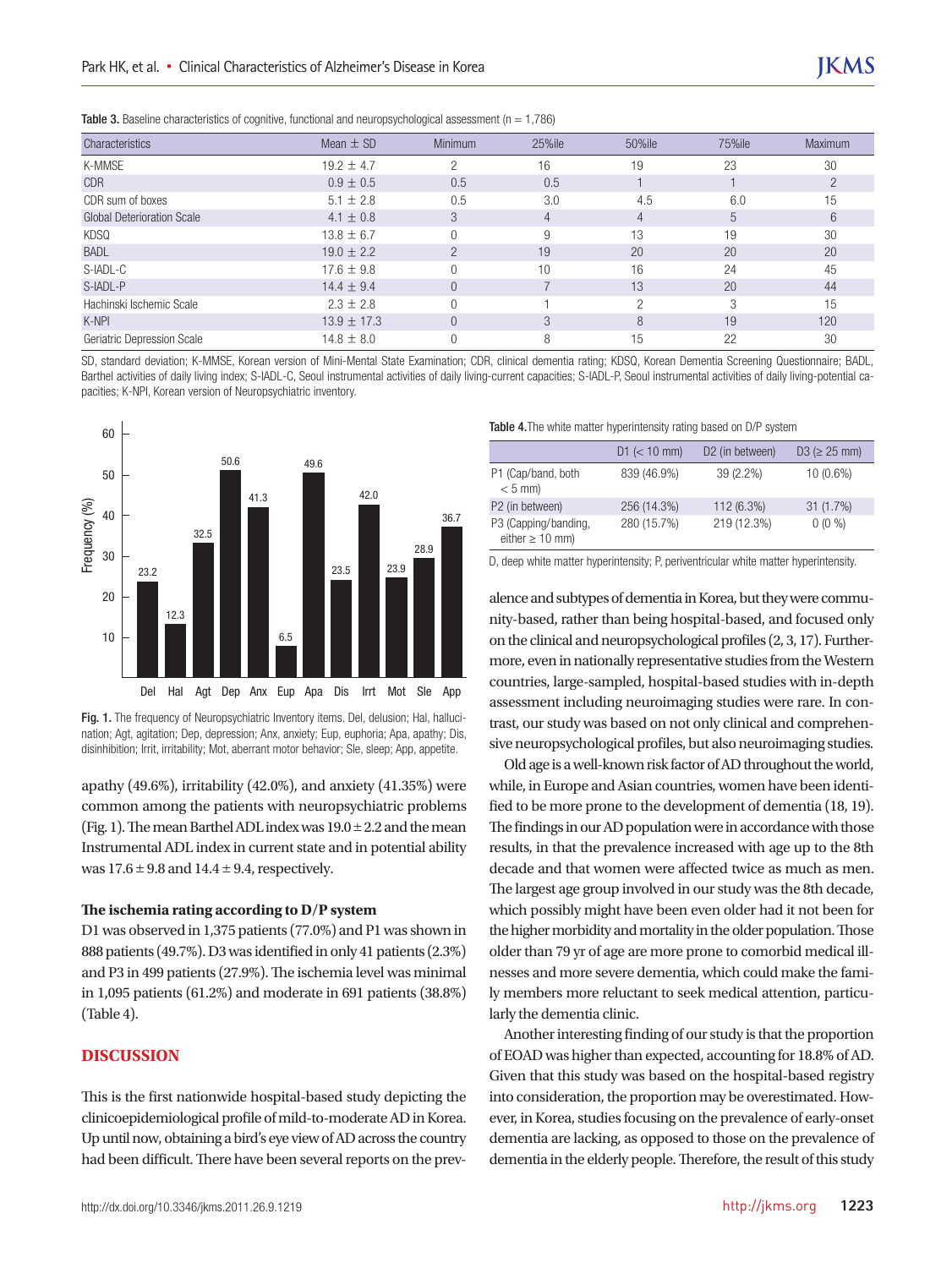could provide another important consideration in the policymaking process. Although patients with EOAD may be affected more severely in terms of economical and social status, by and large they have been neglected in terms of facilities or government subsidies. As mentioned earlier, the number of demented patients in Korea is estimated to be a million in 2027 and the number of AD patients will roughly reach 600,000. Therefore, the estimated number of EOAD patients which accounts for nearly one fifth of AD will be almost 120,000. Furthermore, our results showed that the family history of dementia was higher in early onset (23.9%) than in late onset AD (18.9%). In the Western countries, the incidence of probable EOAD per 100,000 was reported to be 7.2-22.6 (20, 21), constituting about 6% of AD patients. In addition to these practical implications, the clinical, genetic and neuroimaging profile of this population may be different from those of late-onset AD and should be further worked out in detail.

Considering the strong association between vascular risk factors and AD, we need to control modifiable factors such as hypertension, diabetes, and hyperlipidemia in general population more strictly. In this study, we found that almost half (48.9%) of mild-to-moderate AD had hypertension. Diabetes (22.3%) was the second most common vascular factor in AD patients. Hyperlipidemia was found in 13.8% of AD patients. MRI analysis revealed that a significant portion of AD patients (38.8%) had a moderate degree of white matter high signal intensities, suggesting that concomitant cerebrovascular lesions are not rare. There is growing evidence that vascular risk factors such as hypertension (22), hyperlipidemia (23), and diabetes mellitus (24) are implicated in the development of AD. Composites of the risk factors seem to increase the risk for dementia in a dose-dependent fasion (25). In addition, identification and management of these vascular factors are of clinical importance since vascular factors may have potential modifiability and could promote clinical expressions of of AD (26). It was difficult to compare between vascular factors in this study and those in the Western countries because of methological issues. The studies concerning cardiovascular risk factors in AD reported in the Western world were not cross-sectional, but mostly longitudinal ones unlike our study. The results from longitudinal studies suggest that single factor or multiple vascular risk factors was robustly associated with the increased risk of dementia (23, 25).

Neuropsychiatric symptoms are common in AD. Several studies have estimated the prevalence of the neuropsychiatric symptoms of AD to be from 70% to 90% (27, 28). Apathy, depression, irritability and agitation were frequently reported symptoms in previous studies, while euphoria was the least frequent (28). In our study, 85.7% of the patients had exhibited at least one neuropsychiatric symptom in the previous month. Depression, apathy, irritability, and anxiety were the most common symptoms, and euphoria was the least common behavioral abnormality. However, as opposed to the previous studies (28) that reported

apathy to be the number one behavioral change, depression was the most frequent behavioral change in our population. According to the structured interview for apathy, only 7% met criteria for apathy, which was significantly lower than other studies for mild dementia patients (29). Because apathy and depression are frequently associated and share key symptoms, it is difficult to make definitive distinctions between them (30). It is noted that when the caregivers were given a single question as to whether the patients had a history of previous or current depression, only 3.7% responded "yes". However, the figure rose to over half when assessed by NPI which explores the presence of depression with more detailed questions. Therefore, this discrepancy suggests that depression is the most frequent but underestimated symptom in mild-to-moderate AD patients in Korea.

There are some limitations to this study. First of all, although it was a nationwide study, the results were derived from hospitalbased data, which may not represent the population as a whole, and consequently result in a selection bias. Therefore, the findings of this study cannot be generalized to the whole Korean population. Secondly, there is a possibility that patients with mixed AD and cerebrovascular disease may have been unintentionally included in our study, since we did not exclude the patients with moderate ischemia from the study. Up to now, there is no confirmative method available to differentiate these two conditions on clinical grounds. Furthermore, the inclusion of AD patients with mild to moderate ischemia instead of those with no ischemia may better reflect AD patients in the real world, since it is widely believed that AD with cerebrovascular lesion is more common than pure Alzheimer's disease. Thirdly, the documented clinical information of the subjects included in the study lacked in the data regarding the presence or absence of a family history of Down syndrome, the use of anti-oxidant agents or estrogen replacement, and information concerning leisure activities of the patients. In addition, information concerning the use of cholinesterase inhibitors was not available for analysis.

This is the first attempt in Korea that has implemented a welldesigned and systemized clinico-epidemiologic study that includes laboratory tests and MRI findings, guaranteeing the diagnostic precision of a large number of patients labeled as mildto-moderate AD. This study could shed new light on the indigenous characteristics of AD and underline the importance of vascular factors in AD in Korea. Additionally, not only will it serve as a reference for future epidemiological or clinical studies, it will also provide an important basis for government policy-making. Further longitudinal study using this registry is needed to investigate the natural course of AD in Korea.

#### **REFERENCES**

1. The Ministry of Health Wefare and Family Affairs. *Nationwide study on the prevalence of dementia in Korean elders. Seoul: The Ministry, 2008.*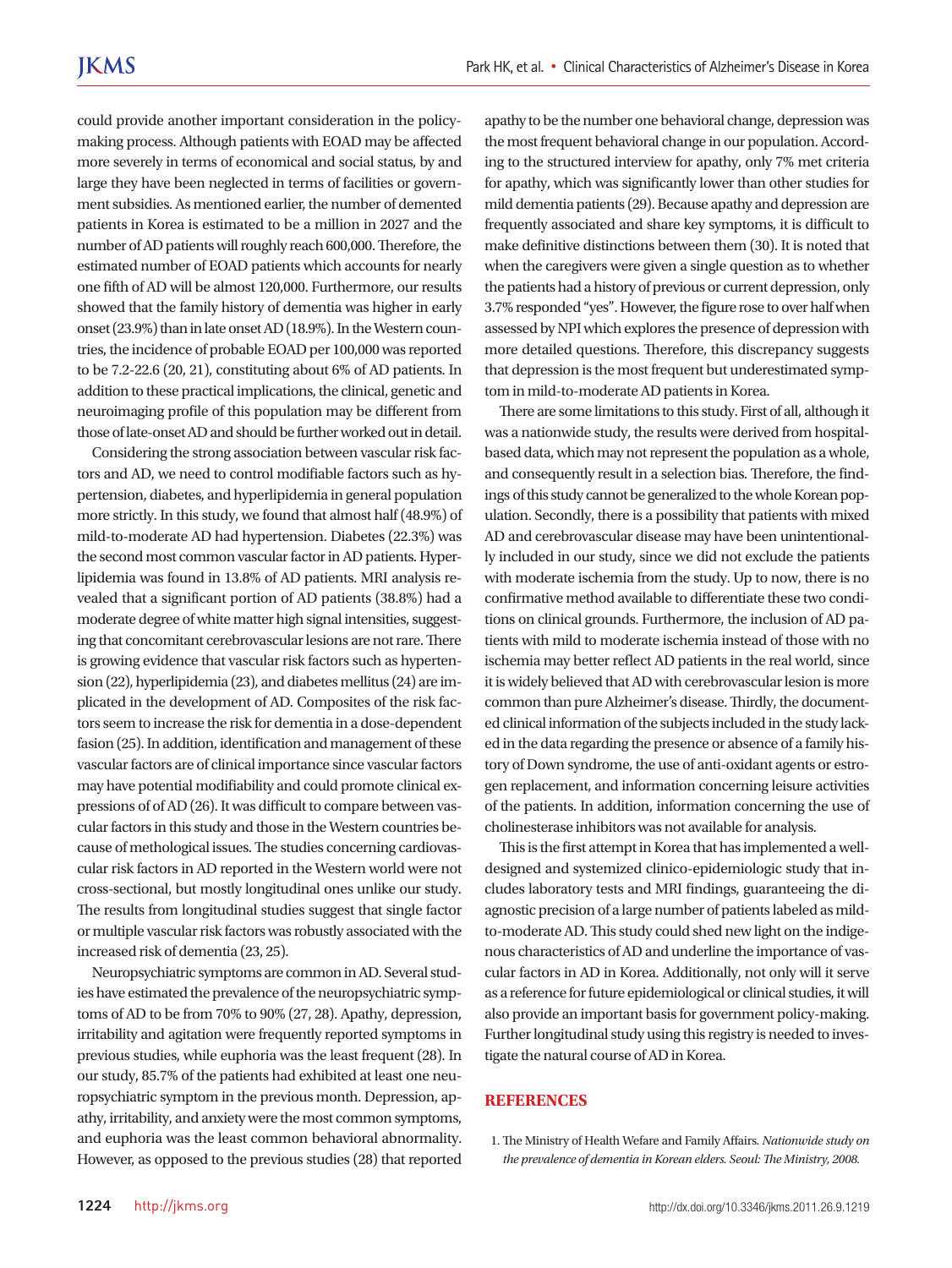- 2. Suh GH, Kim JK, Cho MJ. *Community study of dementia in the older Korean rural population. Aust N Z J Psychiatry 2003; 37: 606-12.*
- 3. Jhoo JH, Kim KW, Huh Y, Lee SB, Park JH, Lee JJ, Choi EA, Han C, Choo IH, Youn JC, Lee DY, Woo JI. *Prevalence of dementia and its subtypes in an elderly urban Korean population: results from the Korean Longitudinal Study on Health and Aging (KLoSHA). Dement Geriatr Cogn Disord 2008; 26: 270-6.*
- 4. Kim KW, Park JH, Kim MH, Kim MD, Kim BJ, Kim SK, Kim JL, Moon SW, Bae JN, Woo JI, Ryu SH, Yoon JC, Lee NJ, Lee DY, Lee DW, Lee SB, Lee JJ, Lee JY, Lee CU, Chang SM, Jhoo JH, Cho MJ. *A nationwide survey on the prevalence of dementia and mild cognitive impairment in South Korea. J Alzheimers Dis 2011; 23: 281-91.*
- 5. McKhann G, Drachman D, Folstein M, Katzman R, Price D, Stadlan EM. *Clinical diagnosis of Alzheimer's disease: report of the NINCDS-ADRDA Work Group under the auspices of Department of Health and Human Services Task Force on Alzheimer's Disease. Neurology 1984; 34: 939-44.*
- 6. American Psychiatric Association. *Diagnostic and statistical manual of mental disorders. 4th ed. Washington DC: American Psychiatric Association, 1994.*
- 7. Morris JC. *The Clinical Dementia Rating (CDR): current version and scoring rules. Neurology 1993; 43: 2412-4.*
- 8. Kang Y, Na DL, Hahn S. *A validity study on the Korean mini-mental state examination (K-MMSE) in dementia patients. J Korean Neurol Assoc 1997; 15: 300-8.*
- 9. Reisberg B, Ferris SH, de Leon MJ, Crook T. *The Global Deterioration Scale for assessment of primary degenerative dementia. Am J Psychiatry 1982; 139: 1136-9.*
- 10. Yesavage JA, Brink TL, Rose TL, Lum O, Huang V, Adey M, Leirer VO. *Development and validation of a geriatric depression screening scale: a preliminary report. J Psychiatr Res 1982; 17: 37-49.*
- 11. Yang DW, Cho BL, Chey JY, Kim SY, Kim BS. *The development and validation of Korean Dementia Screening Questionnaire (KDSQ). J Korean Neurol Assoc 2002; 20: 135-41.*
- 12. Ku HM, Kim JH, Kwon EJ, Kim SH, Lee HS, Ko HJ, Jo S, Kim DK. *A study on the reliability and validity of Seoul-Instrumental Activities of Daily Living (S-IADL). J Korean Neuropsychiatr Assoc 2004; 43: 189-99.*
- 13. Choi SH, Na DL, Kwon HM, Yoon SJ, Jeong JH, Ha CK. *The Korean version of the neuropsychiatric inventory: a scoring tool for neuropsychiatric disturbance in dementia patients. J Korean Med Sci 2000; 15: 609-15.*
- 14. Hong YJ, Yoon B, Shim YS, Cho AH, Shin HE, Kim YI, Kim SY, Yang DW. *APOE* ε*4 allele status in Korea dementia patients with severe white matter hyperintensities. J Alzheimers Dis 2011; 24: 519-24.*
- 15. Kang Y, Na D. *Seoul neuropsychological screening battery. Incheon: Human Brain Research & Consulting Co., 2003.*
- 16. Ahn HJ, Chin J, Park A, Lee BH, Suh MK, Seo SW, Na DL. *Seoul Neuropsychological Screening Battery-dementia version (SNSB-D): a useful*

*tool for assessing and monitoring cognitive impairments in dementia patients. J Korean Med Sci 2010; 25: 1071-6.*

- 17. Lee DY, Lee JH, Ju YS, Lee KU, Kim KW, Jhoo JH, Yoon JC, Ha J, Woo JI. *The prevalence of dementia in older people in an urban population of Korea: the Seoul study. J Am Geriatr Soc 2002; 50: 1233-9.*
- 18. Kalaria RN, Maestre GE, Arizaga R, Friedland RP, Galasko D, Hall K, Luchsinger JA, Ogunniyi A, Perry EK, Potocnik F, Prince M, Stewart R, Wimo A, Zhang ZX, Antuono P. *Alzheimer's disease and vascular dementia in developing countries: prevalence, management, and risk factors. Lancet Neurol 2008; 7: 812-26.*
- 19. Qiu C, Kivipelto M, von Strauss E. *Epidemiology of Alzheimer's disease: occurrence, determinants, and strategies toward intervention. Dialogues Clin Neurosci 2009; 11: 111-28.*
- 20. McGonigal G, Thomas B, McQuade C, Starr JM, MacLennan WJ, Whalley LJ. *Epidemiology of Alzheimer's presenile dementia in Scotland, 1974- 88. BMJ 1993; 306: 680-3.*
- 21. Newens AJ, Forster DP, Kay DW, Kirkup W, Bates D, Edwardson J. *Clinically diagnosed presenile dementia of the Alzheimer type in the Northern Health Region: ascertainment, prevalence, incidence and survival. Psychol Med 1993; 23: 631-44.*
- 22. Kennelly SP, Lawlor BA, Kenny RA. *Blood pressure and the risk for dementia: a double edged sword. Ageing Res Rev 2009; 8: 61-70.*
- 23. Whitmer RA, Sidney S, Selby J, Johnston SC, Yaffe K. *Midlife cardiovascular risk factors and risk of dementia in late life. Neurology 2005; 64: 277-81.*
- 24. Biessels GJ, Staekenborg S, Brunner E, Brayne C, Scheltens P. *Risk of dementia in diabetes mellitus: a systematic review. Lancet Neurol 2006; 5: 64-74.*
- 25. Beeri MS, Ravona-Springer R, Silverman JM, Haroutunian V. *The effects of cardiovascular risk factors on cognitive compromise. Dialogues Clin Neurosci 2009; 11: 201-12.*
- 26. Qiu C, Winblad B, Fratiglioni L. *The age-dependent relation of blood pressure to cognitive function and dementia. Lancet Neurol 2005; 4: 487-99.*
- 27. Tatsch MF, Bottino CM, Azevedo D, Hototian SR, Moscoso MA, Folquitto JC, Scalco AZ, Louzã MR. *Neuropsychiatric symptoms in Alzheimer disease and cognitively impaired, nondemented elderly from a communitybased sample in Brazil: prevalence and relationship with dementia severity. Am J Geriatr Psychiatry 2006; 14: 438-45.*
- 28. Mega MS, Cummings JL, Fiorello T, Gornbein J. *The spectrum of behavioral changes in Alzheimer's disease. Neurology 1996; 46: 130-5.*
- 29. Starkstein SE, Ingram L, Garau ML, Mizrahi R. *On the overlap between apathy and depression in dementia. J Neurol Neurosurg Psychiatry 2005; 76: 1070-4.*
- 30. Tagariello P, Girardi P, Amore M. *Depression and apathy in dementia: same syndrome or different constructs? A critical review. Arch Gerontol Geriatr 2009; 49: 246-9.*